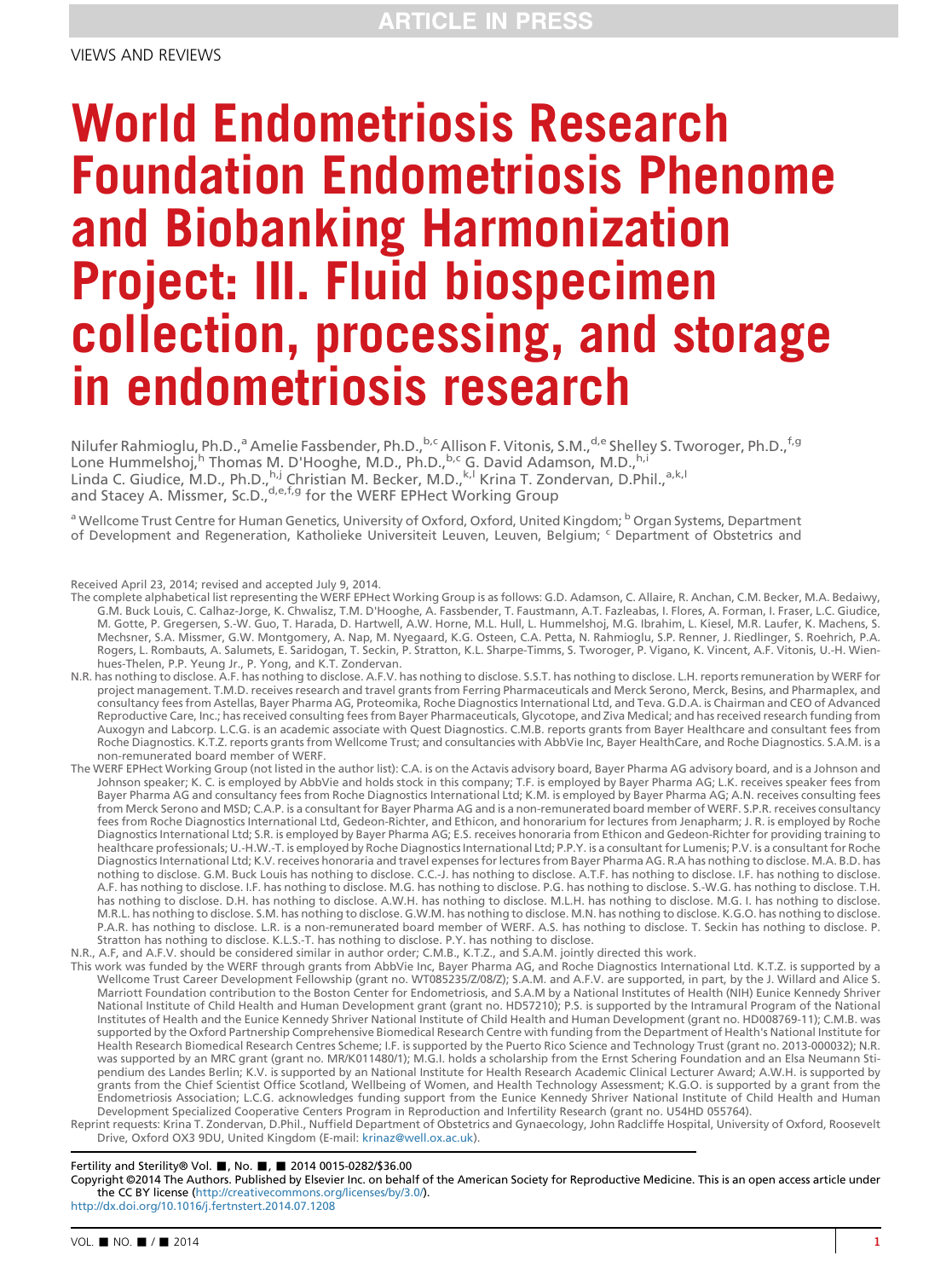#### VIEWS AND REVIEWS

Gynaecology, Leuven University Fertility Centre, University Hospital Leuven, Leuven, Belgium; <sup>d</sup> Department of Obstetrics, Gynecology, and Reproductive Biology, Brigham and Women's Hospital and Harvard Medical School; <sup>e</sup> Boston Center for Endometriosis, Boston Children's Hospital and Brigham & Women's Hospital; <sup>f</sup> Channing Division of Network Medicine, Department of Medicine, Brigham and Women's Hospital and Harvard Medical School; <sup>g</sup> Department of Epidemiology, Harvard School of Public Health, Boston, Massachusetts; <sup>h</sup> World Endometriosis Research Foundation (WERF), London, United Kingdom; <sup>i</sup> Palo Alto Medical Foundation Fertility Physicians of Northern California, Palo Alto; <sup>j</sup> University of California San Francisco, San Francisco, California; and <sup>k</sup> Nuffield Department of Obstetrics & Gynaecology and<br>I Endometricsis CaBe Centre Oxford University of Oxford Oxford United Kingdom Endometriosis CaRe Centre Oxford, University of Oxford, Oxford, United Kingdom

Objective: To harmonize standard operating procedures (SOPs) and standardize the recording of associated data for collection, processing, and storage of fluid biospecimens relevant to endometriosis.

Design: An international collaboration involving 34 clinical/academic centers and 3 industry collaborators from 16 countries on 5 continents.

Setting: In 2013, 2 workshops were conducted, followed by global consultation, bringing together 54 leaders in endometriosis research and sample processing worldwide.

#### Patient(s): None.

Intervention(s): Consensus SOPs were based on: [1] systematic comparison of SOPs from 18 global centers collecting fluid samples from women with and without endometriosis on a medium/large scale (publication on >100 cases), [2] literature evidence where available, or consultation with laboratory experts otherwise, and [3] several global consultation rounds.

Main Outcome Measure(s): Standard recommended and minimum required SOPs for biofluid collection, processing, and storage in endometriosis research.

Result(s): We developed recommended standard and minimum required SOPs for the collection, processing, and storage of plasma, serum, saliva, urine, endometrial/peritoneal fluid, and menstrual effluent, and a biospecimen data-collection form necessary for interpretation of sample-derived results.

Conclusion(s): The Endometriosis Phenome and Biobanking Harmonisation Project SOPs allow endometriosis research centers to decrease variability in biofluid sample results, facilitating between-center comparisons and collaborations. The procedures are also relevant to research into other female conditions involving biofluid samples subject to cyclic reproductive influences. The consensus SOPs are based on the best available evidence; areas with limited evidence are identified as requiring further pilot studies. The SOPs will be reviewed based on investigator feedback, and through systematic tri-annual

follow-up. Updated versions will be made available at: [endometriosisfoundation.org/ephect](http://endometriosisfoundation.org/ephect). (Fertil Steril® 2014; : = : = - . ©2014 by American Society for Reproductive Medicine.) Key Words: Endometriosis, standardization, standard operating procedures, biological fluid samples, EPHect



Use your smartphone to scan this QR code and connect to the discussion forum for this article now.\*

Discuss: You can discuss this article with its authors and with other ASRM members at [http://](http://fertstertforum.com/rahmioglun-werf-ephect-iii/) [fertstertforum.com/rahmioglun-werf-ephect-iii/](http://fertstertforum.com/rahmioglun-werf-ephect-iii/)

\* Download a free QR code scanner by searching for "QR scanner" in your smartphone's app store or app marketplace.

any centers worldwide have been collecting blood<br>and other fluid samples from women with and<br>without endometriosis, with the aim of identifying and other fluid samples from women with and without endometriosis, with the aim of identifying potential diagnostic biomarkers and novel drug targets for the disease [\(1\)](#page-8-0). Molecular profiles obtained toward these goals include, but are not limited to, changes at the deoxyribonucleic acid (DNA), ribonucleic acid (RNA), protein, and metabolite levels detected in various bodily fluids. However, variability in specimen collection, processing, and storage methods can act as a considerable source of bias and measurement error, obscuring or entirely preventing detection of disease-related molecular perturbations [\(2, 3\).](#page-8-0)

Standard operating procedures (SOPs) and recommendations for blood collection in reproductive biology research have been published [\(4, 5\),](#page-8-0) but none of these exist for other fluid specimens such as urine, saliva, or peritoneal and endometrial fluid. The majority of biospecimens collected for endometriosis research worldwide are collected and processed using different, sometimes nonspecified SOPs, making comparisons among studies, and data pooling, extremely difficult. Standardized collection of biospecimens across centers using internationally agreed-on SOPs—based on

existing scientific evidence and consensus—is likely to reduce variability and facilitate comparability of results and enhance the detection of endometriosis biomarker relationships through multi-center collaborative studies. It would also allow meaningful comparison among different patient subpopulations and ethnic groups, and enable adequately powered, targeted studies on such groups that are less prone to between-center technical variability in results. Successful investigation of fluid markers among many centers, in both formally designed and ad hoc consortia utilizing de novo sample collection or pooled existing data, has been well established in the investigation of other disease outcomes (6–[12\).](#page-8-0)

Efforts to create and share evidence-based SOPs are underway in several research fields, such as those led by the National Cancer Institute (NCI) in the United States [\(13, 14\),](#page-8-0) the Biobanking and Biomolecular Resource Research Infrastructure (BBMRI) program in Europe [\(15\),](#page-8-0) and many other international organizations, for various purposes ([Table 1\)](#page-2-0). A successful model for the impact that standardized biobanking can have on research is British Columbia's multi-institutional and multidisciplinary ovarian cancer research group (OVCARE). Founded in 2000, this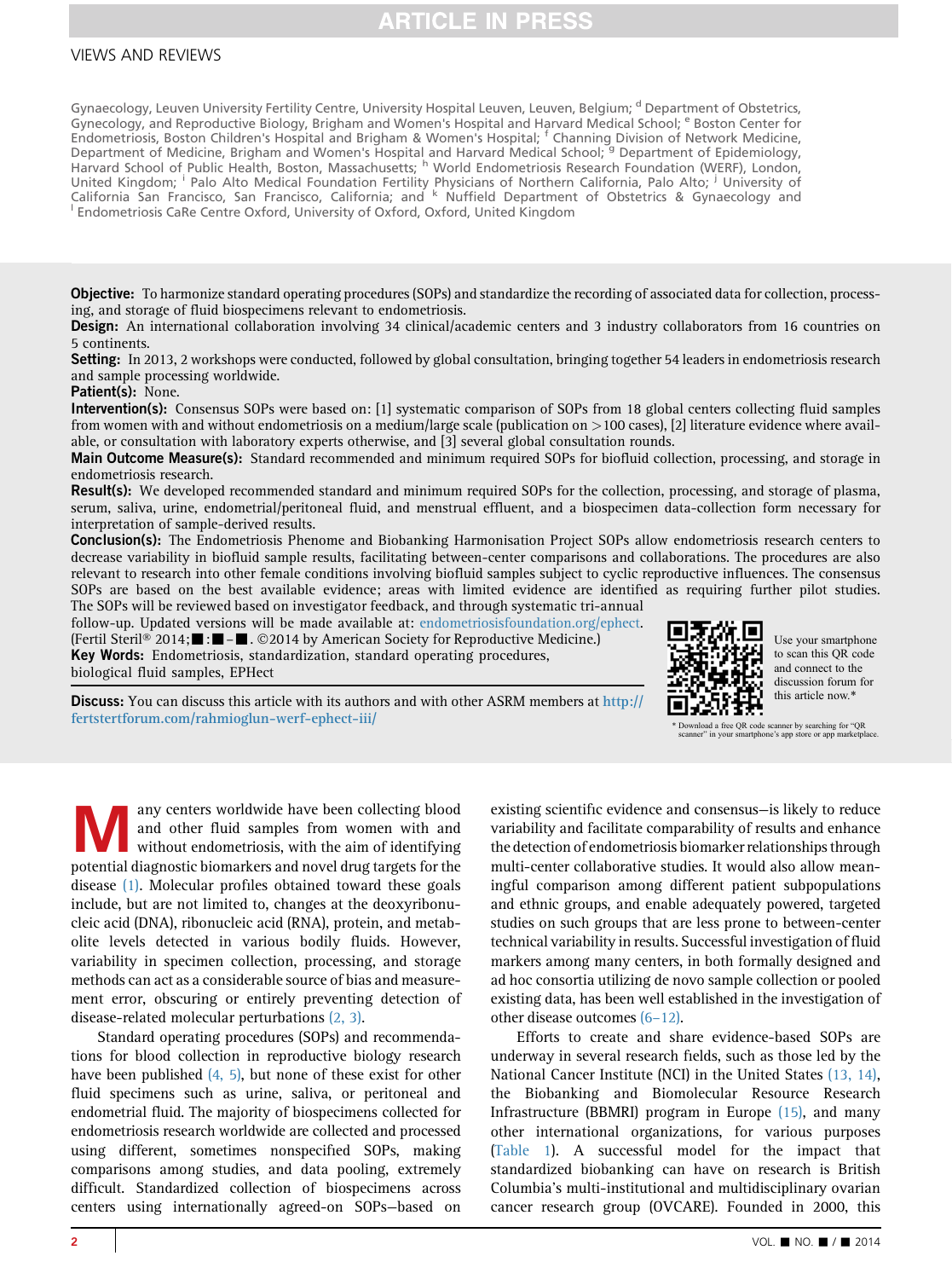# <span id="page-2-0"></span>TABLE 1

List of major organizations that have published best-practice documents regarding biospecimen collections for research or clinical use. **Organization** URL **District of the URL Contract of the URL** Contract of the URL Contract of the URL Contract of the URL Contract of the URL Contract of the URL Contract of the URL Contract of the URL Contract of the URL C National Cancer Institute: Biorepositories and Biospecimen Research Branch <http://biospecimens.cancer.gov/practices/> International Society for Biological and Environmental Biorepositories (ISBER) <http://c.ymcdn.com/sites/www.isber.org/resource/resmgr/Files/2012ISBERBestPractices3rdedi.pdf> The International Agency for Research on [http://ibb.iarc.fr/docs/recommendations\\_BRC.pdf](http://ibb.iarc.fr/docs/recommendations_BRC.pdf) Cancer (IARC) The Organisation for Economic Cooperation and Development (OECD) <http://www.oecd.org/dataoecd/7/13/38777417.pdf> Medical Research Council (MRC) <http://www.mrc.ac.uk/news-events/publications/human-tissue-and-biological-samples-for-use-in-research/><br>Australian Biospecimen Network (ABN) http://abrn.net/what-we-do/protocols/ Australian Biospecimen Network (ABN) American Society of Clinical Pathology (ASCP) <http://www.ascp.org/PDF/BOC-PDFs/CMP/CMPBooklet.pdf> Rahmioglu. Biofluid collection in endometriosis research. Fertil Steril 2014.

initiative has grown from a small group of researchers and disconnected research projects to a coherent team that is recognized internationally as leading the study of ovarian cancer, exemplified by a series of important biobank-based publications that have fundamentally changed the way ovarian cancer research is being performed (16–[18\)](#page-8-0).

The mission of the World Endometriosis Research Foundation (WERF) Endometriosis Phenome and Biobanking Harmonisation Project (EPHect) is to develop a consensus on standardization and harmonization of phenotypic surgical/clinical data and biologic sample–collection methods in endometriosis research. Specifically, EPHect provides evidence-based guidelines to facilitate large-scale, internationally collaborative, longitudinal, epidemiologically robust, translational biomarker and treatment target–discovery research in endometriosis. The guidelines are on: [1] detailed surgical and clinical and epidemiologic phenotyping (phenome) data to be collected from women with and without endometriosis to allow collaborative subphenotype discovery and validation analyses; and [2] SOPs for collection, processing, and long-term storage of biologic samples from women with and without endometriosis. To the best of our knowledge, this harmonization initiative is unique in terms of its scope, as it addresses standardization of phenotypic data collection and biologic sampling procedures simultaneously for a specific disease, based on consensus from a large group of academic and industrial leaders in endometriosis research. The initiative is a direct response to the key priorities of phenome data collection and SOP harmonization identified in Endometriosis Research Directions workshops held in 2008 [\(19\)](#page-8-0) and 2011 [\(1\)](#page-8-0), and it will allow the investigation of a substantial number of other research priorities highlighted.

The present article describes the development of evidencebased SOPs for the collection, processing, and storage of 6 fluid-sample types relevant to endometriosis research: blood, urine, saliva, peritoneal fluid, endometrial fluid, and menstrual fluid. The development of the surgical (EPHect SSF and MSF) [\(20\)](#page-8-0) and clinical questionnaires (EPHect EPQ-S and EPQ-M)  $(21)$  for standardized phenotypic data collection were described in our 2 previous articles in the series; evidence-based SOPs for tissue (ectopic and eutopic endometrium, myometrium, and peritoneum) collection are described in our final article [\(22\)](#page-8-0).

#### VOL.  $\blacksquare$  NO.  $\blacksquare$  /  $\blacksquare$  2014 3

#### **METHODS**

We conducted 2 workshops in March and July 2013, followed by several rounds of expert review, bringing together 54 leaders in endometriosis research and management and in sample processing from 34 clinical/academic centers and 3 industry collaborators in 16 countries to develop and reach consensus on evidence-based phenome collection and SOP guidelines [\(Fig. 1](#page-3-0); [20\)](#page-8-0). During workshop I and a subsequent consultation round, we identified 18 centers worldwide that collect biologic fluid samples from endometriosis cases and controls on a large scale (criterion: publication on >100 cases); all provided SOPs for sample collection, processing, and storage. Six fluid sample types were collected by the centers (blood, urine, saliva, peritoneal fluid, endometrial fluid, and menstrual fluid; [Table 2](#page-3-0)). Quantities collected were often a balance between volumes sufficient to conduct a wide range of future experiments (biobanking); participantbased acceptability; and the costs of collection, processing, and long-term storage.

In addition to the information provided by the 18 centers, we searched for publicly available SOPs from general largescale biobanking efforts (e.g., UK Biobank); large biorepositories (International Society for Biological and Environmental Biorepositories [ISBER]; the NCI Biorepositories and Biospecimen Research Branch [NCI-BBRB]; and the Australian Biospecimen Network [ABRN]). A systematic literature search was conducted in PubMed for English-language publications describing (crucial steps in) SOPs, using the following search terms: ''standard operating procedure'' with ''endometriosis'' or "blood" or "urine" or "endometrial fluid" or "peritoneal fluid" or ''menstrual effluent'' or ''fluid samples'' or ''best practice'' or "biobank." Reference lists of retrieved articles were handsearched for additional references and material. In addition, online material from biobanks and biorepositories was sought through the Google search engine with the same search terms. On the basis of this information, we compiled draft consensus SOPs, identifying steps that varied between center-specific SOPs, but for which little or no evidence could be obtained. Prior to workshop II, consensus documents and associated evidence and queries were distributed to the WERF EPHect Working Group. During workshop II, and a separate e-mail consultation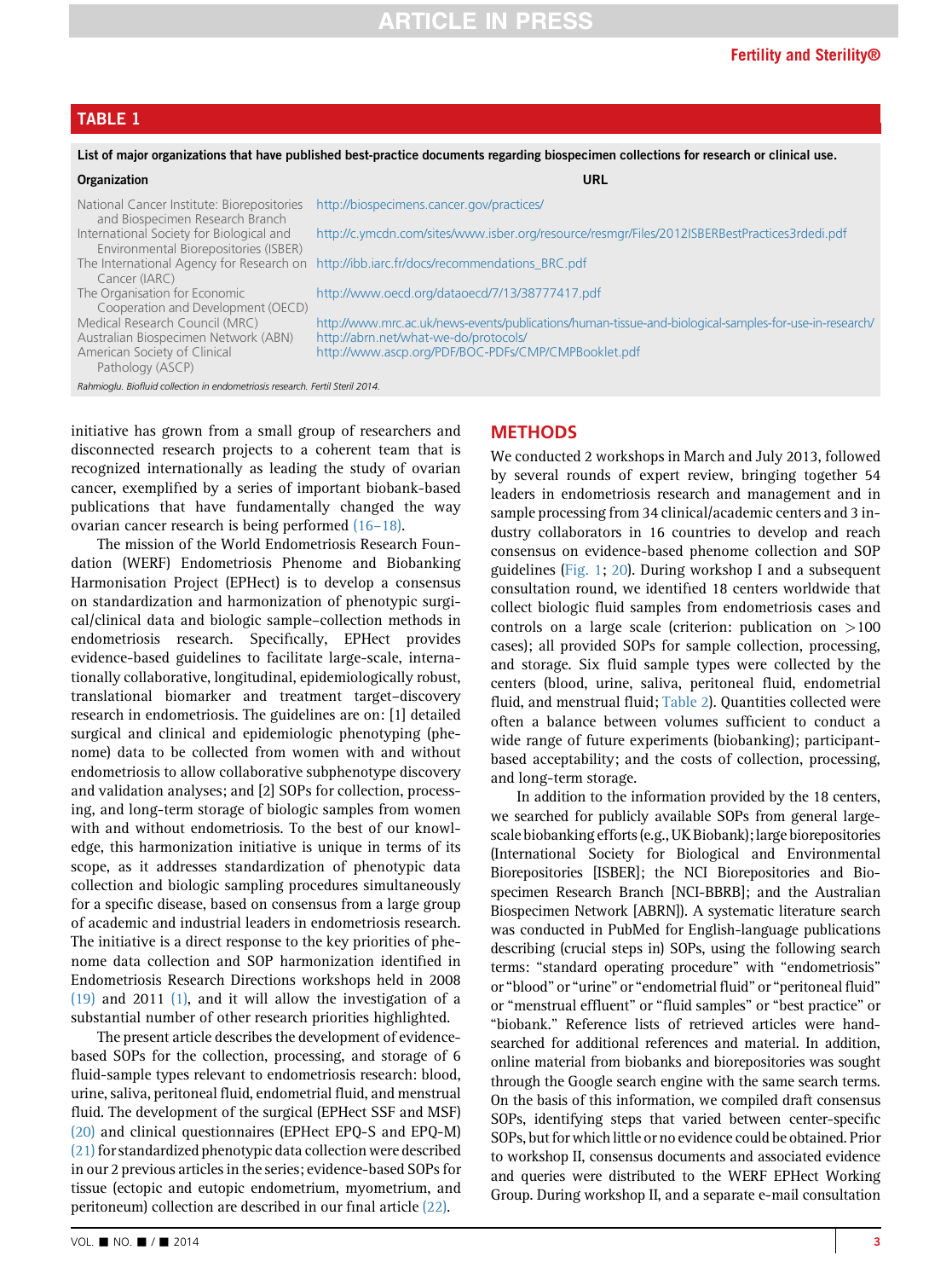# **ARTICLE IN PRESS**

#### <span id="page-3-0"></span>VIEWS AND REVIEWS





Rahmioglu. Biofluid collection in endometriosis research. Fertil Steril 2014.

process among those who were unable to attend the workshop, the final consensus SOPs were reviewed and agreed on (Supplemental Tables 1–6 and Appendixes 1–6, available online).

Although validity, reliability, and scientific advancement are the main goals of EPHect, an important point acknowledged by the WERF EPHect Working Group was that there are likely to be differences in resources and logistics among centers that may mean they are unable to adhere to some of the strictest protocol standards. All experts therefore agreed on 2 tiers for most steps in the SOPs: standard recommended and minimum required. We strongly advise standard recommended collection SOPs to be adopted when possible, as they will yield results that are least prone to variation and degradation of the samples; the minimum required SOP steps are offered to provide the fundamentals for standardization that need to be adhered to as an absolute minimum requirement

# TABLE 2

Number of centers, and the ranges of quantities collected for blood, urine, saliva, peritoneal fluid, endometrial fluid, and menstrual effluent.

|                                                                                | No. of centers | <b>Quantities collected</b> |
|--------------------------------------------------------------------------------|----------------|-----------------------------|
| <b>Blood</b>                                                                   | 18             | $10 - 35$ ml                |
| Urine                                                                          |                | 20-120 ml                   |
| Saliva                                                                         |                | 500 $\mu$ l-2 ml            |
| Peritoneal fluid                                                               | 8              | $1-25$ ml                   |
| Endometrial fluid                                                              | 6              | 20-400 $\mu$                |
| Menstrual effluent                                                             | $\prec$        | No data                     |
| Debosicali: Diefluid sellestien in englesestriesie sessende Fertil Cteril 2014 |                |                             |

Rahmioglu. Biofluid collection in endometriosis research. Fertil Steril 2014.

given unavoidable logistical and budgetary circumstances. It is important to note that publications of results generated using samples collected following the WERF EPHect SOPs need to state explicitly which EPHect procedures were used and any alterations made to them. Following good scientific practice, we strongly recommend that each center maintain a copy of the details of the exact protocol used.

When collecting biologic samples for research purposes, additional data items need to be collected to allow interpretation of results from the samples, such as recent medication use by the participant and her menstrual-cycle phase at the time of sample collection. For this purpose, the WERF EPHect Working Group developed a consensus Biospecimen Form (Supplemental Appendix 7, available online) to be completed at each sample collection event.

Approval by an ethics committee or institutional review board was not required for formation of the WERF EPHect Working Group, review of existing literature, nor consensus regarding best practices for endometriosis research described within the WERF EPHect 4-article series. This endeavor did not include data from human subjects. A comprehensive list of declared conflicts of interest for each of the authors and members of the WERF EPHect Working Group is provided.

#### RESULTS

Below, we describe the rationale behind the development of the WERF EPHect SOPs for the collection, processing, and storage of blood and its derivatives (serum, plasma, and red/ white blood cells), urine, saliva, peritoneal fluid, endometrial fluid, and menstrual effluent.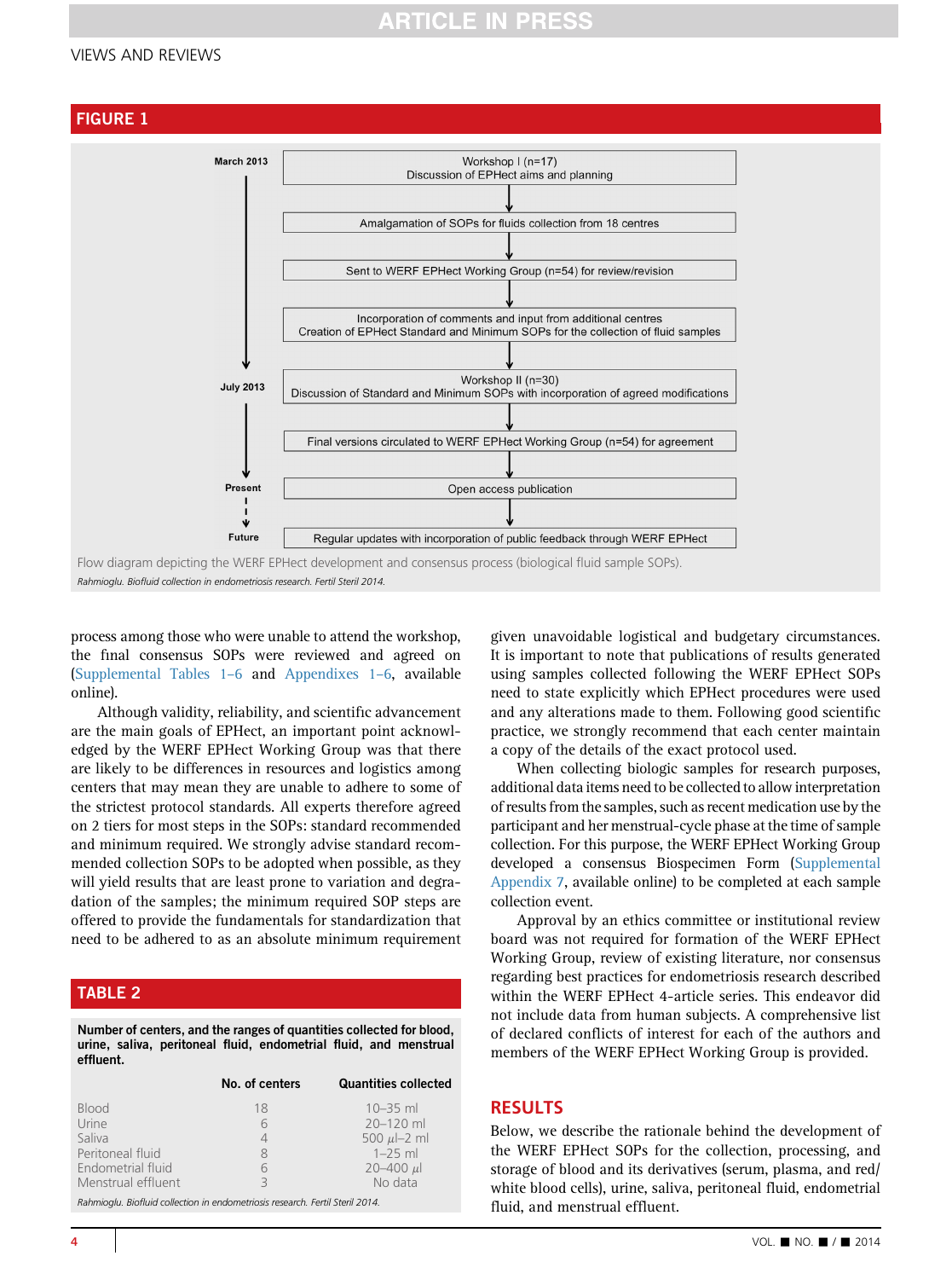#### Blood

Blood is most usefully banked after separation into its derivatives (serum, plasma, and red/white blood cells), to allow the widest possible future use (Fig. 2). Peripheral blood allows the measurement of a broad range of biomolecules, in both patients and healthy volunteers, and relatively large volumes can be collected. However, peripheral blood includes a complex mix of molecules reflecting many biologic processes in the body, in which biologic changes relevant to the disease may not be detected as readily as in a disease-related tissue. When collecting blood samples for a study, several important decisions need to be made regarding: [1] timing and conditions of sample collection; [2] use of anticoagulants and clot accelerators in collection tubes; [3] sample stability between collection and processing; [4] processing; and [5] long-term storage. We describe important aspects of each of these, and how they are dealt with in the SOPs. Eighteen EPHect centers provided blood SOPs for consensus agreement.

Timing and conditions of sample collection. The time of day that blood is collected from a participant is crucial if the aim is to measure biomarkers that are affected by physiological state, circadian rhythms, fasting status, or other factors that could result in changes in the endogenous concentrations of these biomolecules. For example, many metabolic markers, as well as certain hormones such as insulin, change in concentration after food consumption. Therefore, the time since the participant had anything to eat or drink except plain water should be recorded, and ideally samples should be collected after a 10-hour fast  $(23)$ . If blood samples are collected on the day of surgery, they should be collected prior to induction of anesthesia, as anesthetic drugs can have a profound effect on biomarker detection [\(24\)](#page-8-0).

It is important to consider any other aspects of the timing of sample collection that could bias measurements. Recording the date of sample collection is universally important, particularly if biomarkers with seasonal variation (e.g., vitamin D) are of interest. Menstrual details including the last menstrual period (LMP) date should be recorded, to allow for menstrual cycle variation in analysis. Recent drugs used should be recorded. The WERF EPHect SOPs and biospecimen data collection form take account of these important considerations; however, if the investigator has a specific interest in a particular biomarker, it is advisable to test the sensitivity of its measurement to the specified sampling timing and conditions. An example would be the measurement of stress hormones (cortisol), which will be heavily influenced by not only the diurnal cycles but also the physiological and psychological state of the participant and time of day [\(25\)](#page-8-0) and therefore should not be conducted on the day of surgery.

Anticoagulants and clot accelerators. The type of anticoagulant used in tubes for blood sample collection affects how the sample can be used  $(26)$ . Detected concentration levels of certain biomarkers can vary with the type of anticoagulant used. For example, it has been shown that concentration of tumor necrosis factor–alpha and interleukin-6 are highest in ethylenediaminetetraacetic acid (EDTA) plasma in comparison to heparin and citrate plasma samples [\(27\)](#page-8-0), which are the most commonly used types of anticoagulants. Particular anticoagulants are recommended, or even required, for certain analytical purposes [\(28\).](#page-9-0) EDTA tubes are often the first preferred type, as they are suitable for a wide range of DNAbased and protein assays [\(26\).](#page-8-0) Lithium–heparin is preferred for plasma-based metabolomic studies [\(26\)](#page-8-0). Citrate tubes are recommended if the interest is to perform functional



Potential uses of blood constituents in genetic, expression, protein, and metabolite analyses. Rahmioglu. Biofluid collection in endometriosis research. Fertil Steril 2014.

FIGURE 2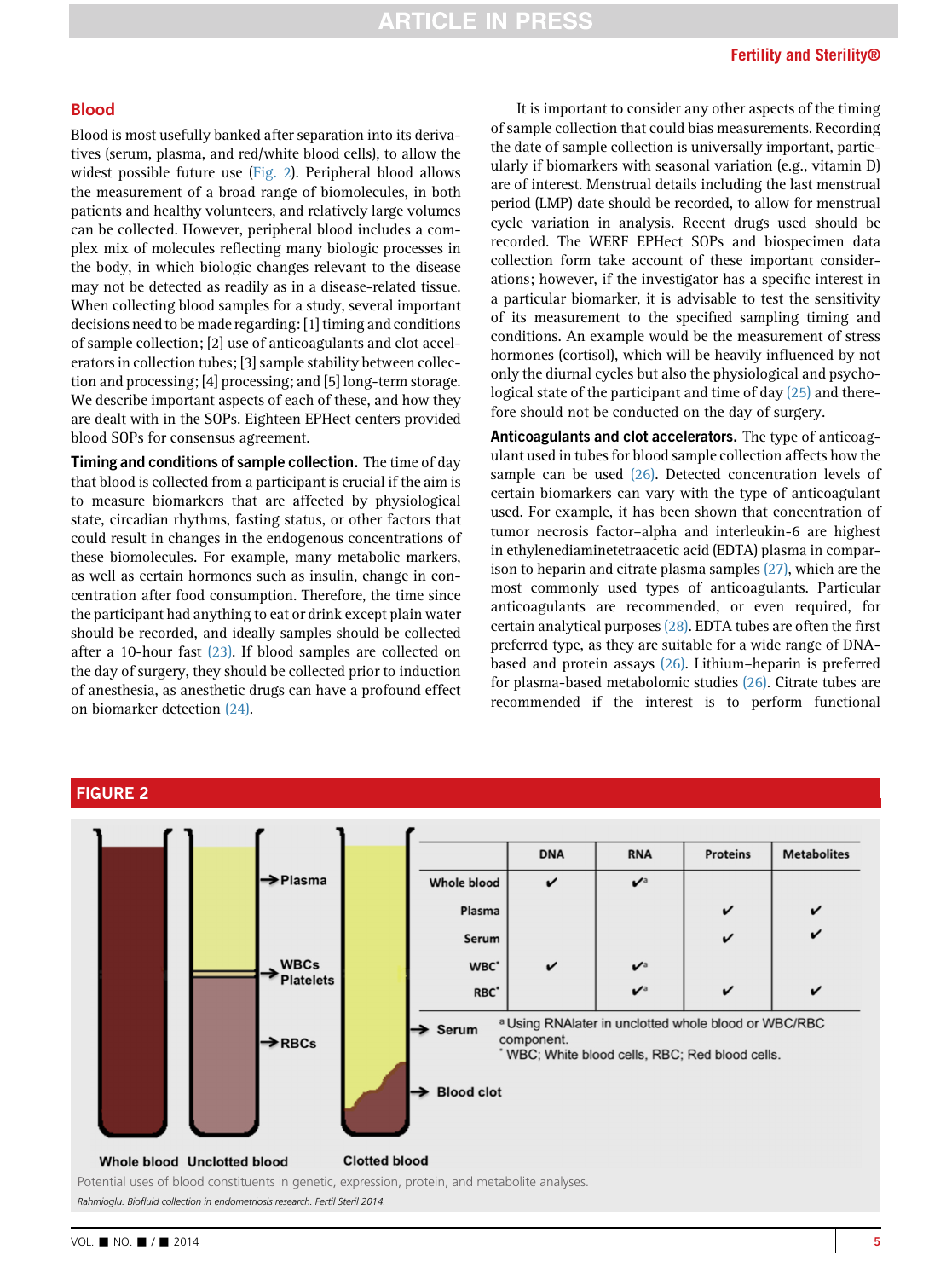clotting-factor assays  $(26)$ ; however, this tube type is not commonly a priority as the liquid anticoagulant leads to lower biomarker concentrations as a result of dilution, dependent on the individual's hematocrit and sample volume [\(29\)](#page-9-0).

To obtain serum samples, whole blood needs to be clotted and the supernatant (serum) removed. Clots form very slowly in tubes left untreated, and serum separator tubes with clot accelerators (most notably silica and thrombin) are available to speed up the process. Silica is most commonly used because of relatively low cost and because it does not appear to affect measurable concentrations for a range of different assays [\(30](#page-9-0)–33). Serum samples are suitable for most clinical biochemistry and metabolomic studies, but they may not be optimal for other assays, such as proteomics, because clotrelated peptides can contaminate the sample [\(34, 35\).](#page-9-0) As an illustration of biobank-based collection tube prioritization, UK Biobank collects 45 ml of blood from each participant and prioritizes EDTA and lithium–heparin plasma tubes, as they apply to a wide range of DNA-based and protein assays. For serum collection, they use silica as a clotting factor [\(26\)](#page-8-0).

Sample stability between collection and processing/ storage. The time lapse between sample collection and processing/storage, as well as temperature conditions, are crucial variables affecting the stability of molecules in samples. In general, keeping samples at  $4^{\circ}C$  (or on ice) from collection until storage minimizes enzymatic degradation of many biomolecules [\(36\)](#page-9-0). The length of time for which biomolecules are stable is variable. DNA is one of the most stable biomolecules [\(36\);](#page-9-0) certain metabolites begin to degrade within 2 hours after blood sample collection [\(37\)](#page-9-0), whereas substantial degradation of messenger ribonucleic acid (mRNA) occurs within the first half hour [\(4\).](#page-8-0)

For most uses, therefore, blood samples should be processed and stored as soon as possible (within 2 hours) or at most within 4 hours [\(37, 38\).](#page-9-0) If there is a longer delay in processing, pilot studies should be conducted to test the stability of individual biomarkers, as some biomarkers are stable for up to 48 hours [\(39, 40\)](#page-9-0). Such pilot studies to test measurement sensitivity are recommended as standard in any case where the biomolecule of interest is defined from the outset. RNA integrity is maintained with the immediate postcollection addition of commercially available inhibitors of RNAse enzymes such as RNAlater<sup>®</sup> or PAXgene tubes<sup>®</sup>, although these can be costly on a large scale [\(26\).](#page-8-0) RNAse inhibitors compromise the utility of the samples for other assays, and therefore a separate blood sample aliquot specific for RNA analysis should be collected if possible within study budget constraints. Live cells harvested for direct experiments or culture are stable at room temperature for up to 48 hours, but within that time window, they should be either cultured or cryopreserved in liquid nitrogen  $(LN_2)$  after pretreatment with dimethylsulfoxide (DMSO) to avoid cell rupture [\(26, 41\).](#page-8-0)

Processing. Centrifugation is performed to separate blood into its constituent components. The duration, speed, and temperature conditions under which centrifugation is performed vary considerably among centers. For example, the UK Biobank centrifuges blood samples at 2,500 x g for 10 minutes at  $4^{\circ}$ C [\(26\),](#page-8-0) and the NCI recommends centrifuging

1,100–1,300 x g for 10–20 minutes at room temperature [\(38\).](#page-9-0) We suggest centrifugation at 2,500 x g for 10 minutes, based on the typical parameter values observed in the contributing EPHect centers, and in line with the UK Biobank. We recommend cooled  $(4^{\circ}C)$  centrifugation as standard to avoid any effect of temperature on unknown biomarker stability. It is key for each center to apply centrifuge parameters of duration, speed, and temperature consistently across all samples processed; record these; and report them in all publications derived from the samples.

Long-term storage. The number and volume of the sample aliquots created should strike a balance between minimizing future freeze–thaw cycles and use of freezer space. Repeated freeze–thaw cycles are detrimental to the stability of biomolecules in some samples and should be avoided by creating multiple small-volume aliquots (100–500  $\mu$ l) upfront before freezing [\(41, 42\)](#page-9-0). If freezer space is limited, initial aliquots can be made in larger volumes (1.8–4.5 ml) and then aliquoted into smaller volumes the first time the aliquot is accessed.

Stability studies for a range of biomolecules have shown that samples should be stored as a minimum requirement in  $-80^{\circ}$ C mechanical freezers for long-term storage [\(36\)](#page-9-0). In the 1990s, a study showed that, depending on the location of the sample in the mechanical 80 $^{\circ}$ C freezers, the actual temperature can fluctuate between  $-90^{\circ}$ C and  $-43.5^{\circ}$ C [\(43\).](#page-9-0)

Liquid nitrogen freezers, which are colder and have less temperature variability than mechanical freezers [\(34\)](#page-9-0), are recommended for standard long-term sample storage; however, they are more expensive and require access to a regular  $LN<sub>2</sub>$  source. If several  $LN<sub>2</sub>$  freezers are in the same room, oxygen sensors are required. Furthermore,  $-80^{\circ}$ C and LN<sub>2</sub> freezers need to be manually checked at least twice a week for temperature variations, and every freezer should be equipped with an alarm system to detect such variation. In addition, it is important to: [1] split samples from the same individual between freezers in case of a freezer malfunction, and [2] have an empty backup freezer available if possible. Freezers must be connected to power generators to ensure continued functioning during a power emergency, and to battery backups to protect them from power variations. An emergency plan must be designed that clearly specifies responsibilities and tasks to personnel if samples need to be moved to backup freezers.

#### Urine

Urine has been widely used in metabolomic and proteomic studies for biomarker, hormone, and related metabolite detection [\(37, 44, 45\)](#page-9-0) because of its easy, non-invasive collection in large quantities [\(46\).](#page-9-0) A potential disadvantage is the unknown relevance of the molecules excreted in urine to the disease of interest. Furthermore, creatinine needs to be measured in samples to determine urine concentration, as this varies substantially within individuals over time [\(47\).](#page-9-0) Six EPHect centers provided urine-sample SOPs.

Sample collection. The presence of host cells (e.g., harboring viruses) or bacterial cells in urine is a potential source of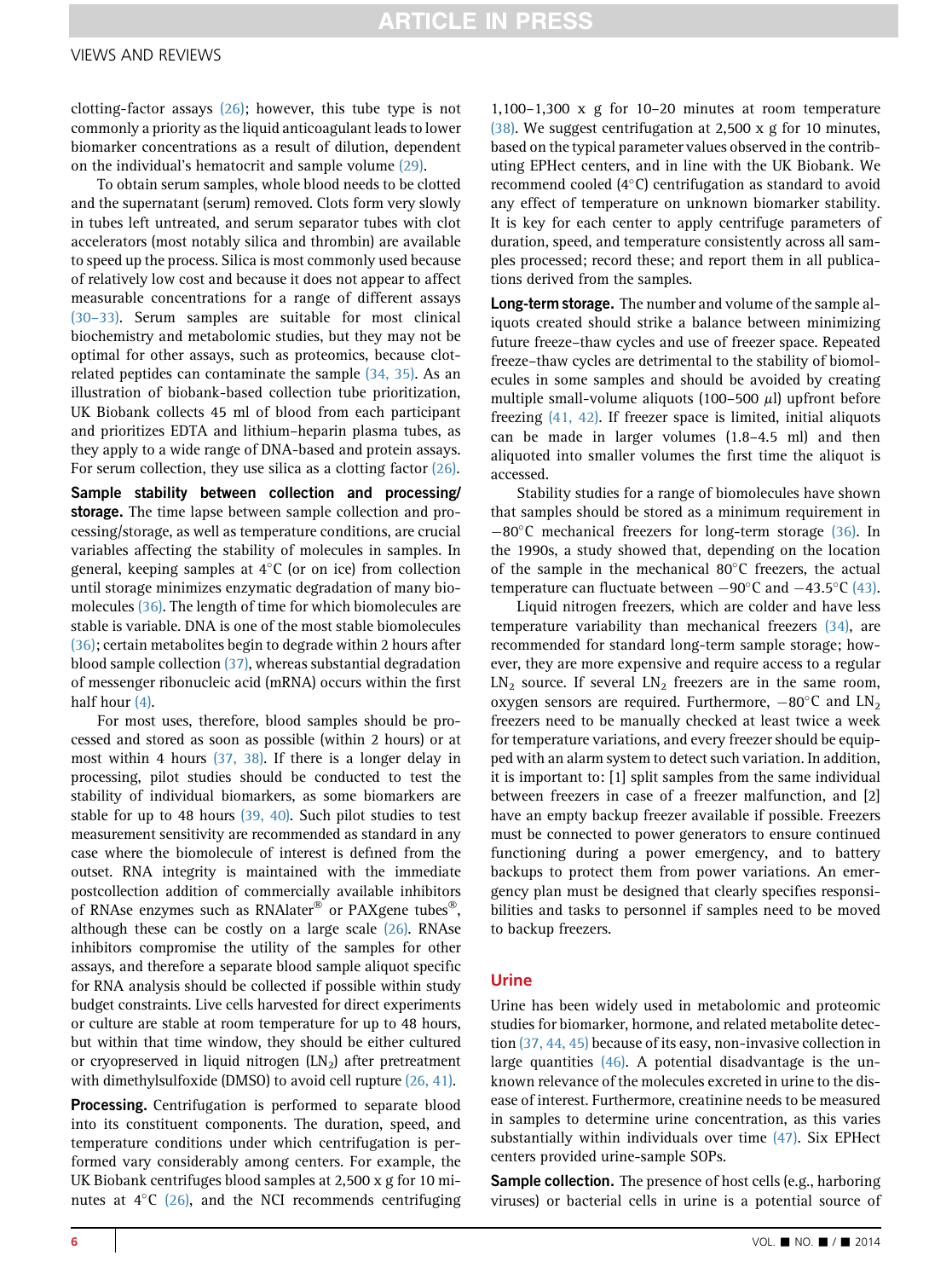contamination that can influence the metabolic profile [\(37\).](#page-9-0) Therefore, a "clean catch" protocol for sample collection is preferred, as it reduces the incidence of cellular and microbial contamination. The timing of sample collection for urine is complex, because each urine sample reflects what was metabolized and excreted since the previous void. The most comprehensive protocol collects all urine voided over a 24-hour period, which reflects excretion over the course of 1 day. However, this protocol may be unacceptable to some participants, or impossible for logistical or budgetary reasons. As an alternative, an overnight collection (collecting all urine from bedtime to the first morning void) may be preferred. First morning void samples can be collected, which represent the overnight period unless the participant voided during the night [\(23\)](#page-8-0) and are better than a ''spot urine'' sample collected at a random time during the day [\(26, 46\)](#page-8-0). If spot urines are collected, information should be collected on the timing of the last pre-collection void. The WERF EPHect standard recommendation is to collect clean catch, first morning void samples, with time of last food/drink consumption, any night voiding, and time of sample collection, recorded using the EPHect Biospecimen Form (Supplemental Appendix 7).

Sample stability, processing, and storage. The EPHect standard recommendation is to maintain urine samples at  $4^{\circ}$ C (or on ice) until processing and storage, to reduce the effects of possible enzymatic/cellular activities [\(37\),](#page-9-0) and to store within 2 hours of collection. If first morning void urine samples are collected, the participant should keep the collected sample in the refrigerator and either bring the sample on ice to the clinic, or ship it on ice overnight, in which case the sample should be processed and stored within a maximum of 48 hours [\(28\).](#page-9-0) Long-term storage of urine samples should ideally be in  $LN<sub>2</sub>$ freezers or in  $-80^{\circ}$ C freezers (see blood storage section).

#### Saliva

Saliva samples are often used for DNA studies when blood sampling is not desirable or feasible [\(48\)](#page-9-0), although an obstacle is that the sample can be contaminated with bacterial DNA [\(49\).](#page-9-0) Saliva can also be used to measure other biomolecules such as hormones, with the limitation that only free (unbound) hormones are present and thus the concentrations are relatively low [\(50\)](#page-9-0). Four EPHect centers provided saliva SOPs.

Sample collection. Several methods are available for collecting saliva for DNA, including "swish and spit," saliva collection kits for DNA (e.g., Oragene®, DNAgard®, Norgen®), or swabs. The swish and spit method or Oragene® kits are recommended as standard in EPHect, providing the best DNA quality and yield [\(51](#page-9-0)–53). For general biomarker studies, the "passive drool" method for sample collection is preferred over other methods that stimulate saliva production (e.g., chewing on cotton), as the latter can alter hormone levels [\(50\).](#page-9-0) In addition, actively spitting has been shown to tighten muscles and may affect flow rate and concentration of proteins in saliva [\(54, 55\).](#page-9-0) The amount of saliva collected is important for DNA yield [\(56\).](#page-9-0) We recommend collection of 2 ml of saliva as the standard, with 1 ml as the minimum

amount. To encourage participants to provide a sufficient sample, they can be shown pictures that can visually stimulate saliva production (e.g., pictures of lemons). Timing of saliva collection may be important, particularly if measuring stress biomarkers [\(46\)](#page-9-0) and collecting time/date information are critical. In addition, it is important to record when the participant last brushed their teeth; chewed gum; smoked; or consumed alcohol, spicy food, or fishy food within the last 24 hours, as these can affect sample quality (see EPHect Biospecimen Form, Supplemental Appendix 7).

Sample stability, processing, and storage. Some salivary hormones are relatively stable in samples kept at room temperature for up to 1 week, although contamination with mold can be problematic. Thus, EPHect recommends keeping the sample chilled (4 $\degree$ C) [\(57, 58\)](#page-9-0). For extraction of DNA using commercial saliva collection kits, the product instructions should be followed. Long-term storage should be in  $-80^{\circ}$ C freezers as a minimum requirement, or in  $LN<sub>2</sub>$  freezers per standard (see blood storage section).

#### Peritoneal Fluid

Peritoneal fluid, present in the abdominal/pelvic cavity, reflects its specific microenvironment and has been used by a number of studies to investigate the roles of various constituent molecules in relation to endometriosis [\(59](#page-9-0)–61). Peritoneal fluid volume increases during the follicular phase of the menstrual cycle and decreases thereafter [\(60\).](#page-9-0) Eight EPHect centers contributed their SOPs for peritoneal fluid collection.

Sample collection. During laparoscopy, after entry into the pelvic cavity, the peritoneal fluid is aspirated using a syringe or suction device [\(20\)](#page-8-0). If no or very limited peritoneal fluid is found, a lavage method can be used to wash the peritoneal surfaces with 10 ml of sterile, normal saline solution using a laparoscopic needle, and manual aspiration can be performed using a syringe. This peritoneal lavage fluid (PLF) can be processed as peritoneal fluid, but the supernatant from PLF should be regarded with caution, as molecular profiles may vary depending on the collection method used. This method should be recorded (EPHect Biospecimen Form, Supplemental Appendix 7), along with menstrual data, as cycle phase may affect the concentration of molecules measured [\(61\).](#page-9-0) Pilot studies are needed that compare the peritoneal microenvironments when sampling is performed using these different aspiration and lavage methods.

Sample stability, processing, and storage. The sample should be kept cool (on wet ice/at  $4^{\circ}$ C), and the processing time should be kept to a minimum to minimize degradation of molecules. The collected peritoneal fluid should be centrifuged in the laboratory, and the supernatant and the pellet (the cell fraction) should be stored separately, per standard, in LN<sub>2</sub> freezers set at  $-80^{\circ}$ C or lower (see blood storage section).

#### Endometrial Fluid and Menstrual Effluent

Endometrial fluid is found in the endometrial cavity in the uterus [\(62, 63\)](#page-9-0) and reflects its specific microenvironment.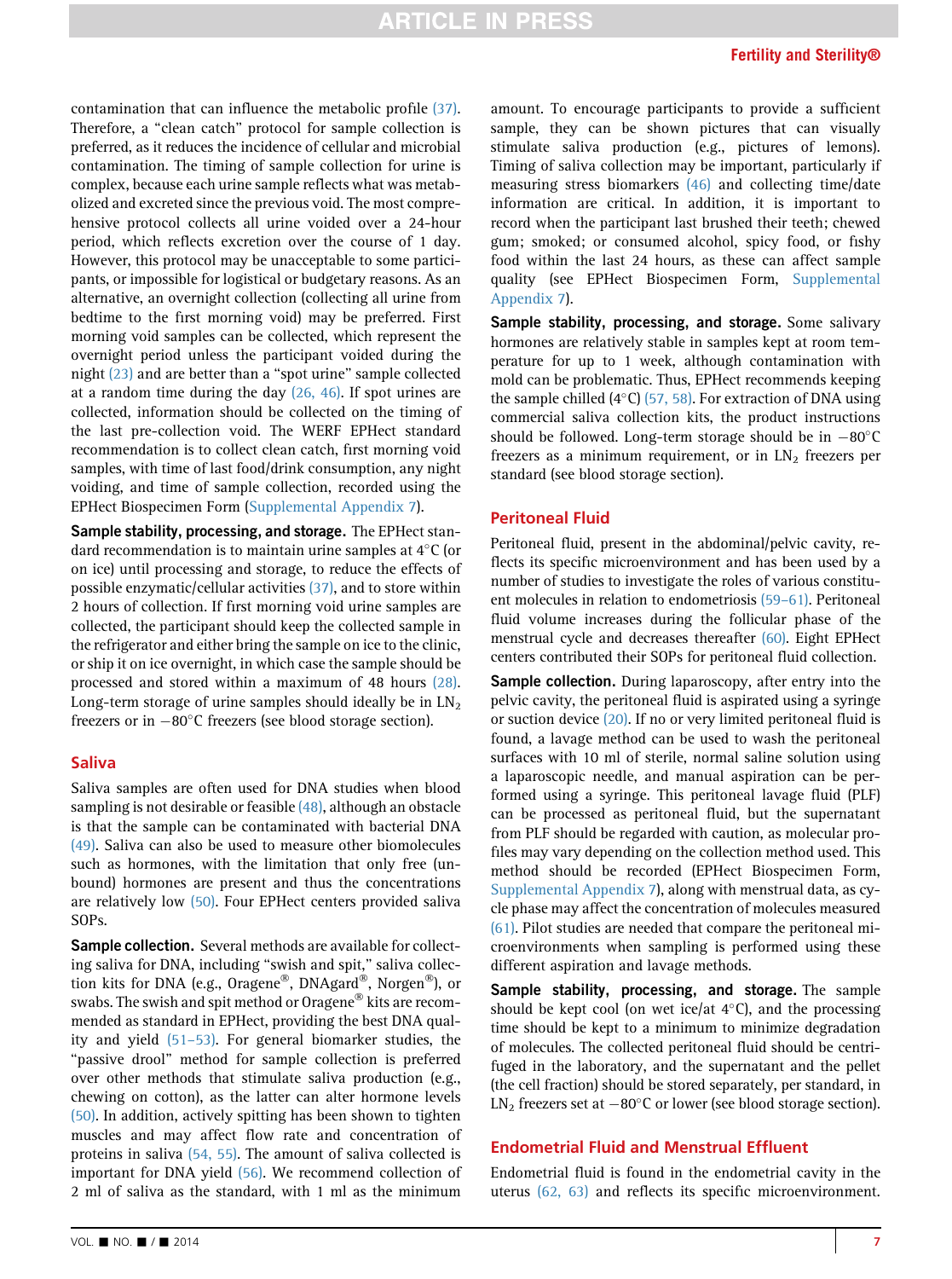Menstrual effluent has been used for investigating molecules in menstruation/endometrium-related processes, such as angiogenesis and endometrial repair [\(64\)](#page-9-0). Six EPHect centers provided endometrial fluid SOPs; 3 provided menstrual effluent SOPs.

Sample collection. Collection of an endometrial fluid sample is possible and advisable without administration of any premedication or anesthetics, since it is unknown if, and how quickly, medications can alter the expression of molecules in this microenvironment. If pre-medication or anesthetics are used, a record should be made of time of sample collection relative to administration. Endometrial fluid should not be collected during the menstrual cycle phase. Endometrial fluid is typically collected through an embryo-transfer catheter connected to a syringe [\(20, 63\).](#page-8-0) If fluid volume is insufficient for the research purpose, a uterine lavage can be performed through slow infusion and withdrawal of 4 ml of normal, sterile saline solution into the uterine cavity [\(65\).](#page-9-0) This uterine lavage fluid (ULF) can be processed as endometrial fluid, but the supernatant from ULF should be regarded with caution.

When comparing protein profiles of endometrial fluid collected using these two sampling techniques [\(66\)](#page-9-0), both proved to be satisfactory sampling methods that enabled subsequent analysis of uterine fluid components. However, they provided substantially different protein profiles. The method of collection therefore needs to be recorded (EPHect Biospecimen Form, Supplemental Appendix 7).

Menstrual effluent is collected during the menstrual phase with a diaphragm or mixing cannula [\(64\).](#page-9-0) For informative analysis of both endometrial fluid and menstrual effluent, menstrual cycle data should be recorded using the EPHect Biospecimen Form (Supplemental Appendix 7).

Sample stability, processing, and storage. The recommendation from EPHect is that endometrial fluid samples be kept cool (on wet ice/at  $4^{\circ}$ C) during processing and transferred to a screw top vial before centrifugation, with the supernatant and pellet stored separately. If the volume of the sample is not large enough for centrifugation, i.e., was collected with an embryo-transfer cannula, the cannula can be snap-frozen immediately in  $LN_2/dry$  ice. For long-term storage, samples should, per standard, be stored in  $LN<sub>2</sub>$ freezers set at  $-80^{\circ}$ C or lower (see blood storage section).

#### Biospecimen Form

The EPHect Biospecimen Form includes data items that the WERF EPHect Working Group agreed were essential to record from the participant when collecting biological samples. As mentioned above, data relevant to fluid biospecimen collections included an assessment of menstrual phase on the day of sample collection because various molecules are likely to be expressed at different levels in different phases of the menstrual cycle [\(67](#page-9-0)–71). Regularity of a participant's typical menstrual cycle should be recorded, along with LMP and ideally—through follow-up—the first day of the next menstrual cycle [\(72, 73\),](#page-10-0) to allow accurate calculation of the cycle day on the day of sample collection. The EPHect Biospecimen Form also

includes questions concerning parameters surrounding urine collection. EPHect recommends as standard the universal collection of samples before administration of any premedication or anesthetics where possible, as these could interfere with downstream molecular analyses, and any medication a participant has taken recently should be recorded.

The form also includes places to record weight, height, and waist and hip circumference, as measured by a research nurse. The EPHect Working Group agreed that these data are crucial to record because of the consistent phenotypic and genetic associations of obesity-related traits with endometriosis [\(74\).](#page-10-0) It is critical that the anthropometric measurements are made using a method standardized both within and between studies, particularly for traits prone to measurement variability such as waist and hip circumference. We recommend the use of the National Health and Nutrition Examination Survey (NHANES) III guidelines (adapted from World Health Organization guidelines) for measuring waist and hip circumference [\(75, 76\),](#page-10-0) described in Supplemental Appendix 8, available online.

#### **DISCUSSION**

We have provided WERF EPHect consensus SOPs for the collection of blood, urine, saliva, endometrial fluid, peritoneal fluid, and menstrual effluent in endometriosis research, together with a Biospecimen Form to collect additional data required for informative analysis of the samples. This consensus was developed and agreed on by 34 clinical/academic institutions and 3 industry collaborators from 16 countries across 5 continents. Adoption of the SOPs, and of the surgical and clinical data collection instruments described in our previous articles [\(20, 21\)](#page-8-0), represents a ground-breaking opportunity for endometriosis research centers to decrease variability in—and increase validity of—their results, and to allow new comparisons and collaborations among centers [\(1, 19\)](#page-8-0).

The SOPs presented focus on downstream analysis of biomolecules such as DNA, RNA, proteins, and metabolites, with specific relevance to endometriosis research. They may not be suited to the quantification of environmental chemicals in the sample, which may require different collection equipment as well as different SOPs. Although we focus on relevance to endometriosis research, these SOPs are clearly also relevant to research into other female conditions likely to use fluid samples that are subject to cyclical reproductive influences.

Although the consensus SOPs were based on the best evidence available, there were steps for which this evidence was limited. Specific evidence is lacking on the most effective duration, speed, and temperature conditions for centrifugation of blood samples. More pilot studies are needed on how the lavage methods used in both endometrial and peritoneal fluid collection affect downstream results for specific molecules.

All questionnaires and SOPs produced by the WERF EPHect Working Group are freely available for use by investigators, subject to signed, written, informed consent obtained from each patient, and local ethical approval for the study according to ethical principles for clinical research summarized in the Declaration of Helsinki. To enable the multi-center collaborations, envisaged by the WERF EPHect initiative, it is essential that centers adopting the WERF EPHect instruments and SOPs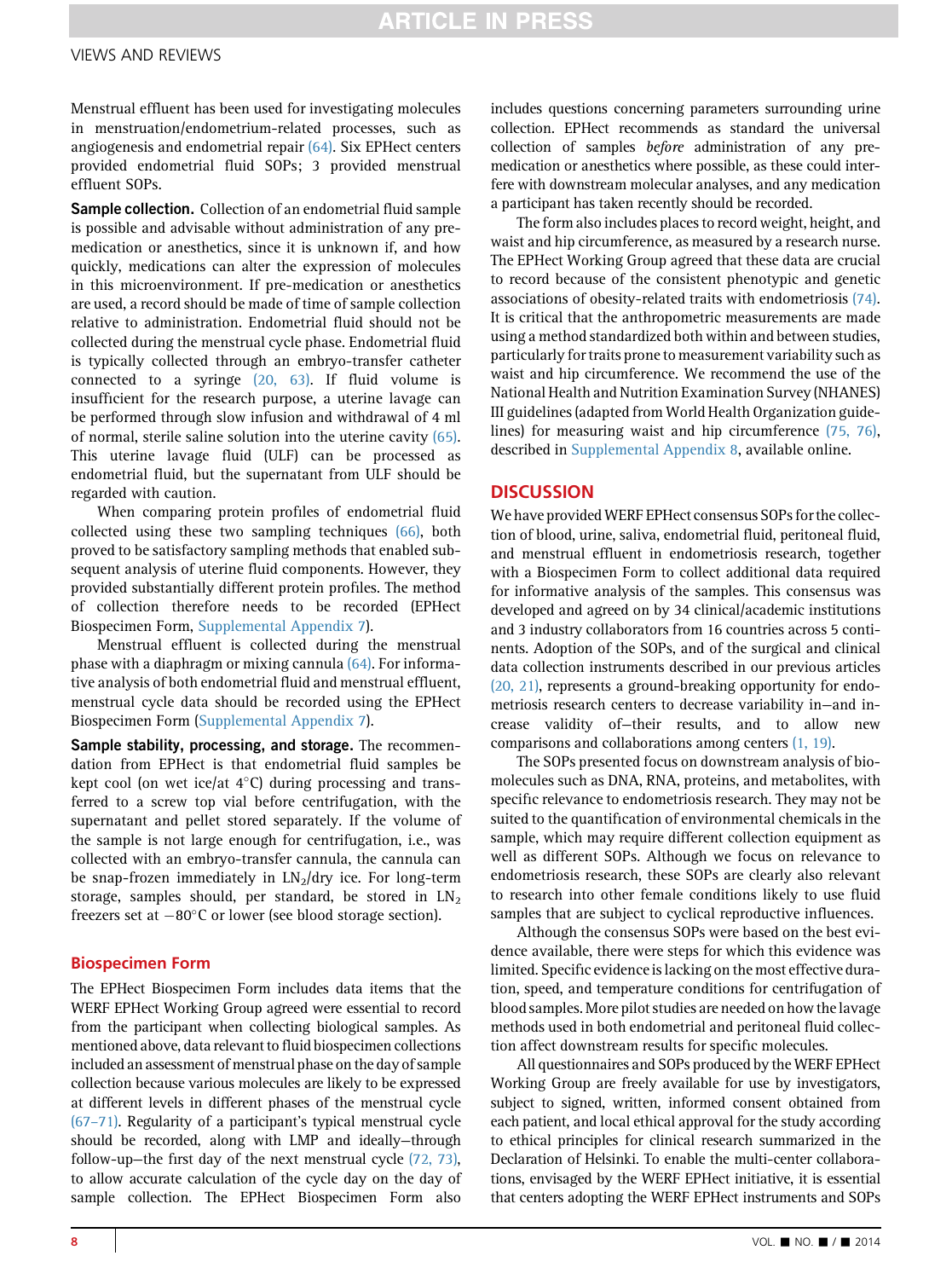<span id="page-8-0"></span>ensure that patients provide informed consent that allows their data and biological samples to be used in future multi-center (inter)national collaborations, and that appropriate ethics committee and institute review board approval is obtained.

The evidence base for all EPHect data collection instruments and SOPs will be reviewed continuously based on feedback provided by investigators, and through systematic surveys and follow-up reviews after 1 year, and every 3 years thereafter. Thus, investigators are strongly encouraged to provide such feedback. Updates of instruments will remain freely accessible to the research community through the WERF EPHect website [\(endometriosisfoundation.org/ephect](http://endometriosisfoundation.org/ephect)). We ask that publication of results that are generated using WERF EPHect data and SOPs appropriately reference the sources, including version numbers, of the instruments used. In the next phase of the EPHect initiative, WERF aims to amalgamate a voluntary registry of centers using EPHect data collection tools and biological sample SOPs that would offer any investigator a transparent platform for establishing new collaborations.

Progress in other disease fields has shown that substantial advances can be made, particularly in terms of disease classification and biomarker identification, if biological sample collection from multiple sites can be combined; to this end, sample size and validity can be maximized through the use of standardized ongoing, long-term participant enrollment, sample collection, and storage. In addition, WERF EPHect envisages that adoption of the recommended standardized procedures will allow such significant advances to be made in the field of endometriosis, opening up new opportunities for international collaborations between academic as well as industry endometriosis research centers, and shedding new light on the etiology and methods for non-invasive diagnosis of this heterogeneous, enigmatic disease.

Acknowledgment: The WERF EPHect Working Group thanks Mohamed Ibrahim for the formatting of the SOP tables.

#### **REFERENCES**

- 1. [Rogers PA, D'Hooghe TM, Fazleabas A, Giudice LC, Montgomery GW,](http://refhub.elsevier.com/S0015-0282(14)01835-4/sref1) Petraglia F, et al. Defi[ning future directions for endometriosis research:](http://refhub.elsevier.com/S0015-0282(14)01835-4/sref1) [workshop report from the 2011 World Congress of Endometriosis in Mont](http://refhub.elsevier.com/S0015-0282(14)01835-4/sref1)[pellier, France. Reprod Sci 2013;20:483](http://refhub.elsevier.com/S0015-0282(14)01835-4/sref1)–99.
- 2. [Ransohoff DF, Gourlay ML. Sources of bias in specimens for research about](http://refhub.elsevier.com/S0015-0282(14)01835-4/sref2) [molecular markers for cancer. J Clin Oncology 2010;28:698](http://refhub.elsevier.com/S0015-0282(14)01835-4/sref2)–704.
- 3. [Tworoger SS, Hankinson SE. Use of biomarkers in epidemiologic studies:](http://refhub.elsevier.com/S0015-0282(14)01835-4/sref3) minimizing the infl[uence of measurement error in the study design and anal](http://refhub.elsevier.com/S0015-0282(14)01835-4/sref3)[ysis. Cancer Causes Control 2006;17:889](http://refhub.elsevier.com/S0015-0282(14)01835-4/sref3)–99.
- 4. [Sheldon E, Vo KC, McIntire RA, Aghajanova L, Zelenko Z, Irwin JC, et al. Bio](http://refhub.elsevier.com/S0015-0282(14)01835-4/sref4)[banking human endometrial tissue and blood specimens: standard oper](http://refhub.elsevier.com/S0015-0282(14)01835-4/sref4)[ating procedure and importance to reproductive biology research and](http://refhub.elsevier.com/S0015-0282(14)01835-4/sref4) [diagnostic development. Fertil Steril 2011;95:2120](http://refhub.elsevier.com/S0015-0282(14)01835-4/sref4)–2.e12.
- 5. [Fassbender A, Vodolazkaia A, Saunders P, Lebovic D,Waelkens E, De Moor B,](http://refhub.elsevier.com/S0015-0282(14)01835-4/sref5) [et al. Biomarkers of endometriosis. Fertil Steril 2013;99:1135](http://refhub.elsevier.com/S0015-0282(14)01835-4/sref5)–45.
- 6. [Bojesen SE, Pooley KA, Johnatty SE, Beesley J, Michailidou K, Tyrer JP, et al.](http://refhub.elsevier.com/S0015-0282(14)01835-4/sref6) [Multiple independent variants at the TERT locus are associated with telomere](http://refhub.elsevier.com/S0015-0282(14)01835-4/sref6) [length and risks of breast and ovarian cancer. Nature Genet 2013;45:371](http://refhub.elsevier.com/S0015-0282(14)01835-4/sref6)–84.
- 7. [Earp MA, Kelemen LE, Magliocco AM, Swenerton KD, Chenevix-Trench G,](http://refhub.elsevier.com/S0015-0282(14)01835-4/sref7) [Australian Cancer S, et al. Genome-wide association study of subtype](http://refhub.elsevier.com/S0015-0282(14)01835-4/sref7)specifi[c epithelial ovarian cancer risk alleles using pooled DNA. Human](http://refhub.elsevier.com/S0015-0282(14)01835-4/sref7) [Genet 2014;133:481](http://refhub.elsevier.com/S0015-0282(14)01835-4/sref7)–97.
- 8. [Eliassen AH, Hendrickson SJ, Brinton LA, Buring JE, Campos H, Dai Q, et al.](http://refhub.elsevier.com/S0015-0282(14)01835-4/sref8) [Circulating carotenoids and risk of breast cancer: pooled analysis of eight](http://refhub.elsevier.com/S0015-0282(14)01835-4/sref8) [prospective studies. J Natl Cancer Inst 2012;104:1905](http://refhub.elsevier.com/S0015-0282(14)01835-4/sref8)–16.
- 9. [Endogenous Hormones and Breast Cancer Collaborative Group, GKey TJ,](http://refhub.elsevier.com/S0015-0282(14)01835-4/sref9) [Appleby PN, Reeves GK, Travis RC, et al. Sex hormones and risk of breast](http://refhub.elsevier.com/S0015-0282(14)01835-4/sref9) [cancer in premenopausal women: a collaborative reanalysis of individual](http://refhub.elsevier.com/S0015-0282(14)01835-4/sref9) [participant data from seven prospective studies. Lancet Oncol 2013;14:](http://refhub.elsevier.com/S0015-0282(14)01835-4/sref9) [1009](http://refhub.elsevier.com/S0015-0282(14)01835-4/sref9)–19.
- 10. [Mitta VP, Christen WG, Glynn RJ, Semba RD, Ridker PM, Rimm EB, et al. C](http://refhub.elsevier.com/S0015-0282(14)01835-4/sref10)[reactive protein and the incidence of macular degeneration: pooled analysis](http://refhub.elsevier.com/S0015-0282(14)01835-4/sref10) [of 5 cohorts. JAMA Ophthal 2013;131:507](http://refhub.elsevier.com/S0015-0282(14)01835-4/sref10)–13.
- 11. [Rizzato C, Campa D, Pezzilli R, Soucek P, Greenhalf W, Capurso G, et al.](http://refhub.elsevier.com/S0015-0282(14)01835-4/sref11) [ABO blood groups and pancreatic cancer risk and survival: results from](http://refhub.elsevier.com/S0015-0282(14)01835-4/sref11) [the PANcreatic Disease ReseArch \(PANDoRA\) consortium. Oncol Rep](http://refhub.elsevier.com/S0015-0282(14)01835-4/sref11) [2013;29:1637](http://refhub.elsevier.com/S0015-0282(14)01835-4/sref11)–44.
- 12. [Rudolph A, Hein R, Lindstrom S, Beckmann L, Behrens S, Liu J, et al. Genetic](http://refhub.elsevier.com/S0015-0282(14)01835-4/sref12) modifi[ers of menopausal hormone replacement therapy and breast cancer](http://refhub.elsevier.com/S0015-0282(14)01835-4/sref12) [risk: a genome-wide interaction study. Endocrine-related Cancer 2013;20:](http://refhub.elsevier.com/S0015-0282(14)01835-4/sref12) [875](http://refhub.elsevier.com/S0015-0282(14)01835-4/sref12)–87.
- 13. [Moore HM. The NCI Biospecimen Research Network. Biotechnic Histochem](http://refhub.elsevier.com/S0015-0282(14)01835-4/sref13) [2012;87:18](http://refhub.elsevier.com/S0015-0282(14)01835-4/sref13)–23.
- 14. [Vaught J, Lockhart NC. The evolution of biobanking best practices. Clin](http://refhub.elsevier.com/S0015-0282(14)01835-4/sref14) [Chim Acta 2012;413:1569](http://refhub.elsevier.com/S0015-0282(14)01835-4/sref14)–75.
- 15. [Yuille M, van Ommen GJ, Brechot C, Cambon-Thomsen A, Dagher G,](http://refhub.elsevier.com/S0015-0282(14)01835-4/sref15) [Landegren U, et al. Biobanking for Europe. Brie](http://refhub.elsevier.com/S0015-0282(14)01835-4/sref15)fings Bioinformatics 2008; [9:14](http://refhub.elsevier.com/S0015-0282(14)01835-4/sref15)–24.
- 16. [Heravi-Moussavi A, Anglesio MS, Cheng SW, Senz J, Yang W, Prentice L,](http://refhub.elsevier.com/S0015-0282(14)01835-4/sref16) [et al. Recurrent somatic DICER1 mutations in nonepithelial ovarian cancers.](http://refhub.elsevier.com/S0015-0282(14)01835-4/sref16) [New Engl J Med 2012;366:234](http://refhub.elsevier.com/S0015-0282(14)01835-4/sref16)–42.
- 17. [Shah SP, Kobel M, Senz J, Morin RD, Clarke BA, Wiegand KC, et al. Mutation](http://refhub.elsevier.com/S0015-0282(14)01835-4/sref17) [of FOXL2 in granulosa-cell tumors of the ovary. New EnglJ Med 2009;360:](http://refhub.elsevier.com/S0015-0282(14)01835-4/sref17) [2719](http://refhub.elsevier.com/S0015-0282(14)01835-4/sref17)–29.
- 18. [Wiegand KC, Shah SP, Al-Agha OM, Zhao Y, Tse K, Zeng T, et al. ARID1A](http://refhub.elsevier.com/S0015-0282(14)01835-4/sref18) [mutations in endometriosis-associated ovarian carcinomas. New Engl J](http://refhub.elsevier.com/S0015-0282(14)01835-4/sref18) [Med 2010;363:1532](http://refhub.elsevier.com/S0015-0282(14)01835-4/sref18)–43.
- 19. [Rogers PA, D'Hooghe TM, Fazleabas A, Gargett CE, Giudice LC,](http://refhub.elsevier.com/S0015-0282(14)01835-4/sref19) [Montgomery GW, et al. Priorities for endometriosis research: recommenda](http://refhub.elsevier.com/S0015-0282(14)01835-4/sref19)[tions from an international consensus workshop. Reprod Sci 2009;16:335](http://refhub.elsevier.com/S0015-0282(14)01835-4/sref19)–46.
- 20. [Becker CM, Stratton P, Hummelshoj L, Missmer SM, Zondervan KT,](http://refhub.elsevier.com/S0015-0282(14)01835-4/sref20c) [Missmer SA. World Endometriosis Research Foundation Endometriosis Phe](http://refhub.elsevier.com/S0015-0282(14)01835-4/sref20c)[nome and Biobanking Harmonisation Project: I. Surgical phenotype data](http://refhub.elsevier.com/S0015-0282(14)01835-4/sref20c) [collection in endometriosis research. Fertil Steril 2014;102:XXX-XX](http://refhub.elsevier.com/S0015-0282(14)01835-4/sref20c).
- 21. [Vitonis AF, Rahmioglu N, Fassbender A, Buck Louis GM, Hummelshoj L,](http://refhub.elsevier.com/S0015-0282(14)01835-4/sref21GD) [Giudice LC, et al. World Endometriosis Research Foundation Endometriosis](http://refhub.elsevier.com/S0015-0282(14)01835-4/sref21GD) [Phenome and Biobanking Harmonisation Project: II. Clinical and covariate](http://refhub.elsevier.com/S0015-0282(14)01835-4/sref21GD) [phenotype data collection in endometriosis research. Fertil Steril 2014;](http://refhub.elsevier.com/S0015-0282(14)01835-4/sref21GD) [102:XXX-XX](http://refhub.elsevier.com/S0015-0282(14)01835-4/sref21GD).
- 22. [Fassbender A, Rahmioglu N, Vitonis AF, Vigano P, Giudice LC,](http://refhub.elsevier.com/S0015-0282(14)01835-4/sref22) [D'Hooghe TM, Hummelshoj L, et al. WERF Endometriosis Phenome and Bio](http://refhub.elsevier.com/S0015-0282(14)01835-4/sref22)[banking Harmonisation Project: IV. Tissue collection, processing, and stor](http://refhub.elsevier.com/S0015-0282(14)01835-4/sref22)[age in endometriosis research. Fertil Steril 2014;102:XXX-XX.](http://refhub.elsevier.com/S0015-0282(14)01835-4/sref22)
- 23. [Peplies J, Gunther K, Bammann K, Fraterman A, Russo P, Veidebaum T, et al.](http://refhub.elsevier.com/S0015-0282(14)01835-4/sref20) Infl[uence of sample collection and preanalytical sample processing on the](http://refhub.elsevier.com/S0015-0282(14)01835-4/sref20) [analyses of biological markers in the European multicentre study IDEFICS.](http://refhub.elsevier.com/S0015-0282(14)01835-4/sref20) [Int J Obesity 2011;35\(Suppl 1\):104](http://refhub.elsevier.com/S0015-0282(14)01835-4/sref20)–12.
- 24. [Thorpe JD, Duan X, Forrest R, Lowe K, Brown L, Segal E, et al. Effects of](http://refhub.elsevier.com/S0015-0282(14)01835-4/sref21) [blood collection conditions on ovarian cancer serum markers. PloS One](http://refhub.elsevier.com/S0015-0282(14)01835-4/sref21) [2007;2:e1281.](http://refhub.elsevier.com/S0015-0282(14)01835-4/sref21)
- 25. [Gatti R, Antonelli G, Prearo M, Spinella P, Cappellin E, De Palo EF. Cortisol](http://refhub.elsevier.com/S0015-0282(14)01835-4/sref22a) [assays and diagnostic laboratory procedures in human biological](http://refhub.elsevier.com/S0015-0282(14)01835-4/sref22a) fluids. [Clin Biochem 2009;42:1205](http://refhub.elsevier.com/S0015-0282(14)01835-4/sref22a)–17.
- 26. [Elliott P, Peakman TC, Biobank UK. The UK Biobank sample handling and](http://refhub.elsevier.com/S0015-0282(14)01835-4/sref23) [storage protocol for the collection, processing and archiving of human](http://refhub.elsevier.com/S0015-0282(14)01835-4/sref23) [blood and urine. Int J Epidemiol 2008;37:234](http://refhub.elsevier.com/S0015-0282(14)01835-4/sref23)–44.
- 27. [Flower L, Ahuja RH, Humphries SE, Mohamed-Ali V. Effects of sample](http://refhub.elsevier.com/S0015-0282(14)01835-4/sref24) [handling on the stability of interleukin 6, tumour necrosis factor-alpha](http://refhub.elsevier.com/S0015-0282(14)01835-4/sref24) [and leptin. Cytokine 2000;12:1712](http://refhub.elsevier.com/S0015-0282(14)01835-4/sref24)–6.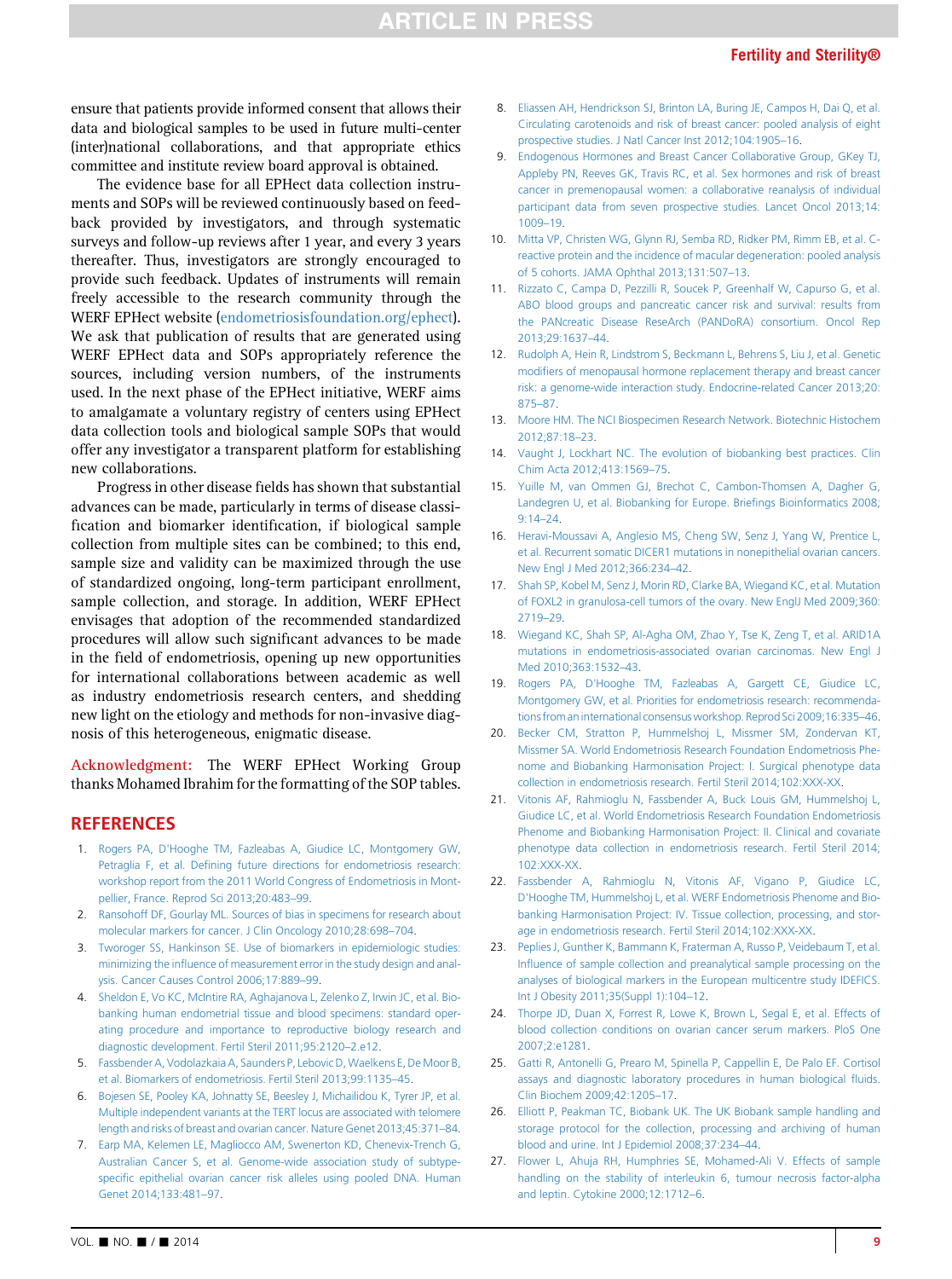## <span id="page-9-0"></span>VIEWS AND REVIEWS

- 28. [Holland NT, Smith MT, Eskenazi B, Bastaki M. Biological sample collection](http://refhub.elsevier.com/S0015-0282(14)01835-4/sref25) [and processing for molecular epidemiological studies. Mutation Res 2003;](http://refhub.elsevier.com/S0015-0282(14)01835-4/sref25) [543:217](http://refhub.elsevier.com/S0015-0282(14)01835-4/sref25)–34.
- 29. [Palmer-Toy DE, Szczepiorkowski ZM, Shih V, Van Cott EM. Compatibility of](http://refhub.elsevier.com/S0015-0282(14)01835-4/sref26) [the Abbott IMx homocysteine assay with citrate-anticoagulated plasma and](http://refhub.elsevier.com/S0015-0282(14)01835-4/sref26) [stability of homocysteine in citrated whole blood. Clin Chem 2001;47:](http://refhub.elsevier.com/S0015-0282(14)01835-4/sref26) [1704](http://refhub.elsevier.com/S0015-0282(14)01835-4/sref26)–7.
- 30. [Kyama CM, Overbergh L, Debrock S, Valckx D, Vander Perre S, Meuleman C,](http://refhub.elsevier.com/S0015-0282(14)01835-4/sref27) [et al. Increased peritoneal and endometrial gene expression of biologically](http://refhub.elsevier.com/S0015-0282(14)01835-4/sref27) [relevant cytokines and growth factors during the menstrual phase in women](http://refhub.elsevier.com/S0015-0282(14)01835-4/sref27) [with endometriosis. Fertil Steril 2006;85:1667](http://refhub.elsevier.com/S0015-0282(14)01835-4/sref27)–75.
- 31. [Kyama CM, Overbergh L, Mihalyi A, Meuleman C, Mwenda JM, Mathieu C,](http://refhub.elsevier.com/S0015-0282(14)01835-4/sref28) [et al. Endometrial and peritoneal expression of aromatase, cytokines, and](http://refhub.elsevier.com/S0015-0282(14)01835-4/sref28) [adhesion factors in women with endometriosis. Fertil Steril 2008;89:301](http://refhub.elsevier.com/S0015-0282(14)01835-4/sref28)–10.
- 32. [Kyama CM, T'Jampens D, Mihalyi A, Simsa P, Debrock S, Waelkens E, et al.](http://refhub.elsevier.com/S0015-0282(14)01835-4/sref29) [ProteinChip technology is a useful method in the pathogenesis and diag](http://refhub.elsevier.com/S0015-0282(14)01835-4/sref29)[nosis of endometriosis: a preliminary study. Fertil Steril 2006;86:203](http://refhub.elsevier.com/S0015-0282(14)01835-4/sref29)–9.
- 33. [Tomassetti C, Meuleman C, Pexsters A, Mihalyi A, Kyama C, Simsa P, et al.](http://refhub.elsevier.com/S0015-0282(14)01835-4/sref30) [Endometriosis, recurrent miscarriage and implantation failure: is there an](http://refhub.elsevier.com/S0015-0282(14)01835-4/sref30) [immunological link? Reprod Biomed Online 2006;13:58](http://refhub.elsevier.com/S0015-0282(14)01835-4/sref30)–64.
- 34. [Rai AJ, Gelfand CA, Haywood BC, Warunek DJ, Yi J, Schuchard MD, et al.](http://refhub.elsevier.com/S0015-0282(14)01835-4/sref31) [HUPO Plasma Proteome Project specimen collection and handling:](http://refhub.elsevier.com/S0015-0282(14)01835-4/sref31) [towards the standardization of parameters for plasma proteome samples.](http://refhub.elsevier.com/S0015-0282(14)01835-4/sref31) [Proteomics 2005;5:3262](http://refhub.elsevier.com/S0015-0282(14)01835-4/sref31)–77.
- 35. [Tammen H, Schulte I, Hess R, Menzel C, Kellmann M, Mohring T, et al. Pepti](http://refhub.elsevier.com/S0015-0282(14)01835-4/sref32)[domic analysis of human blood specimens: comparison between plasma spec](http://refhub.elsevier.com/S0015-0282(14)01835-4/sref32)[imens and serum by differential peptide display. Proteomics 2005;5:3414](http://refhub.elsevier.com/S0015-0282(14)01835-4/sref32)–22.
- 36. [Peakman TC, Elliott P. The UK Biobank sample handling and storage valida](http://refhub.elsevier.com/S0015-0282(14)01835-4/sref33)[tion studies. Int J Epidemiol 2008;37\(Suppl 1\):i2](http://refhub.elsevier.com/S0015-0282(14)01835-4/sref33)–6.
- 37. [Bernini P, Bertini I, Luchinat C, Nincheri P, Staderini S, Turano P. Standard](http://refhub.elsevier.com/S0015-0282(14)01835-4/sref34) [operating procedures for pre-analytical handling of blood and urine for](http://refhub.elsevier.com/S0015-0282(14)01835-4/sref34) [metabolomic studies and biobanks. J Biomol NMR 2011;49:231](http://refhub.elsevier.com/S0015-0282(14)01835-4/sref34)–43.
- 38. [Tuck MK, Chan DW, Chia D, Godwin AK, Grizzle WE, Krueger KE, et al.](http://refhub.elsevier.com/S0015-0282(14)01835-4/sref35) [Standard operating procedures for serum and plasma collection: early detec](http://refhub.elsevier.com/S0015-0282(14)01835-4/sref35)[tion research network consensus statement standard operating procedure](http://refhub.elsevier.com/S0015-0282(14)01835-4/sref35) [integration working group. J Proteome Res 2009;8:113](http://refhub.elsevier.com/S0015-0282(14)01835-4/sref35)–7.
- 39. [Hankinson SE, London SJ, Chute CG, Barbieri RL, Jones L, Kaplan LA, et al.](http://refhub.elsevier.com/S0015-0282(14)01835-4/sref36) [Effect of transport conditions on the stability of biochemical markers in](http://refhub.elsevier.com/S0015-0282(14)01835-4/sref36) [blood. Clin Chem 1989;35:2313](http://refhub.elsevier.com/S0015-0282(14)01835-4/sref36)–6.
- 40. [Townsend MK, Clish CB, Kraft P, Wu C, Souza AL, Deik AA, et al. Reproduc](http://refhub.elsevier.com/S0015-0282(14)01835-4/sref37)ibility of metabolomic profi[les among men and women in 2 large cohort](http://refhub.elsevier.com/S0015-0282(14)01835-4/sref37) [studies. Clin Chem 2013;59:1657](http://refhub.elsevier.com/S0015-0282(14)01835-4/sref37)–67.
- 41. Holland NT, Pfl[eger L, Berger E, Ho A, Bastaki M. Molecular epidemiology](http://refhub.elsevier.com/S0015-0282(14)01835-4/sref38) biomarkers—[sample collection and processing considerations. Toxicol](http://refhub.elsevier.com/S0015-0282(14)01835-4/sref38) [Appl Pharmacol 2005;206:261](http://refhub.elsevier.com/S0015-0282(14)01835-4/sref38)–8.
- 42. [Grizzle WE, Semmes OJ, Bigbee W, Zhu L, Malik G, Oelschlager DK, et al.](http://refhub.elsevier.com/S0015-0282(14)01835-4/sref39) [The need for review and understanding of SELDI/MALDI mass spectroscopy](http://refhub.elsevier.com/S0015-0282(14)01835-4/sref39) [data prior to analysis. Cancer Informatics 2005;1:86](http://refhub.elsevier.com/S0015-0282(14)01835-4/sref39)–97.
- 43. [Su SC, Garbers S, Rieper TD, Toniolo P. Temperature variations in upright](http://refhub.elsevier.com/S0015-0282(14)01835-4/sref40) [mechanical freezers. Cancer Epidemiol Biomarkers Prevention 1996;5:](http://refhub.elsevier.com/S0015-0282(14)01835-4/sref40) [139](http://refhub.elsevier.com/S0015-0282(14)01835-4/sref40)–40.
- 44. [Mallick P, Kuster B. Proteomics: a pragmatic perspective. Nature Biotechnol](http://refhub.elsevier.com/S0015-0282(14)01835-4/sref41) [2010;28:695](http://refhub.elsevier.com/S0015-0282(14)01835-4/sref41)–709.
- 45. [Silberring J, Ciborowski P. Biomarker discovery and clinical proteomics.](http://refhub.elsevier.com/S0015-0282(14)01835-4/sref42) [Trends Analytic Chem 2010;29:128.](http://refhub.elsevier.com/S0015-0282(14)01835-4/sref42)
- 46. [Hankinson SE, Tworoger SS. Assessment of the Hormonal Milieu. In:](http://refhub.elsevier.com/S0015-0282(14)01835-4/sref43) [Rothman N, Hainaut P, Schulte P, Smith M, Boffetta P, Perera F, editors.](http://refhub.elsevier.com/S0015-0282(14)01835-4/sref43) [Molecular epidemiology: principles and practices, Vol. 163. IARC Scienti](http://refhub.elsevier.com/S0015-0282(14)01835-4/sref43)fic [Publication, Lyon, France; 2012.](http://refhub.elsevier.com/S0015-0282(14)01835-4/sref43)
- 47. [Saude EJ, Adamko D, Rowe BH, Marrie T, Sykes BD. Variation of metabolites](http://refhub.elsevier.com/S0015-0282(14)01835-4/sref44) [in normal human urine. Metabolomics 2007;3:439](http://refhub.elsevier.com/S0015-0282(14)01835-4/sref44)–51.
- 48. [Koni AC, Scott RA, Wang G, Bailey ME, Peplies J, Bammann K, et al. DNA](http://refhub.elsevier.com/S0015-0282(14)01835-4/sref45) [yield and quality of saliva samples and suitability for large-scale epidemiolog](http://refhub.elsevier.com/S0015-0282(14)01835-4/sref45)[ical studies in children. Int J Obesity 2011;35\(Suppl 1\):113](http://refhub.elsevier.com/S0015-0282(14)01835-4/sref45)–8.
- 49. [Abraham JE, Maranian MJ, Spiteri I, Russell R, Ingle S, Luccarini C, et al. Saliva](http://refhub.elsevier.com/S0015-0282(14)01835-4/sref46) [samples are a viable alternative to blood samples as a source of DNA for high](http://refhub.elsevier.com/S0015-0282(14)01835-4/sref46) [throughput genotyping. BMC Med Genomics 2012;5:19.](http://refhub.elsevier.com/S0015-0282(14)01835-4/sref46)
- 50. [Shirtcliff EA, Granger DA, Schwartz E, Curran MJ. Use of salivary biomarkers](http://refhub.elsevier.com/S0015-0282(14)01835-4/sref47) [in biobehavioral research: cotton-based sample collection methods can](http://refhub.elsevier.com/S0015-0282(14)01835-4/sref47) [interfere with salivary immunoassay results. Psychoneuroendocrinology](http://refhub.elsevier.com/S0015-0282(14)01835-4/sref47) [2001;26:165](http://refhub.elsevier.com/S0015-0282(14)01835-4/sref47)–73.
- 51. [Hansen TV, Simonsen MK, Nielsen FC, Hundrup YA. Collection of blood,](http://refhub.elsevier.com/S0015-0282(14)01835-4/sref48) [saliva, and buccal cell samples in a pilot study on the Danish nurse cohort:](http://refhub.elsevier.com/S0015-0282(14)01835-4/sref48) [comparison of the response rate and quality of genomic DNA. Cancer](http://refhub.elsevier.com/S0015-0282(14)01835-4/sref48) [Epidemiol Biomarkers Prev 2007;16:2072](http://refhub.elsevier.com/S0015-0282(14)01835-4/sref48)–6.
- 52. [Livy A, Lye S, Jagdish CK, Hanis N, Sharmila V, Ler LW, et al. Evaluation of](http://refhub.elsevier.com/S0015-0282(14)01835-4/sref49) [quality of DNA extracted from buccal swabs for microarray based genotyp](http://refhub.elsevier.com/S0015-0282(14)01835-4/sref49)[ing. Indian J Clin Biochem 2012;27:28](http://refhub.elsevier.com/S0015-0282(14)01835-4/sref49)–33.
- 53. [Walker AH, Najarian D, White DL, Jaffe JF, Kanetsky PA, Rebbeck TR. Collec](http://refhub.elsevier.com/S0015-0282(14)01835-4/sref50)[tion of genomic DNA by buccal swabs for polymerase chain reaction-based](http://refhub.elsevier.com/S0015-0282(14)01835-4/sref50) [biomarker assays. Environ Health Perspect 1999;107:517](http://refhub.elsevier.com/S0015-0282(14)01835-4/sref50)–20.
- 54. [Mohamed R, Campbell JL, Cooper-White J, Dimeski G, Punyadeera C. The](http://refhub.elsevier.com/S0015-0282(14)01835-4/sref51) [impact of saliva collection and processing methods on CRP, IgE, and](http://refhub.elsevier.com/S0015-0282(14)01835-4/sref51) [Myoglobin immunoassays. Clin Trans Med 2012;1:19](http://refhub.elsevier.com/S0015-0282(14)01835-4/sref51).
- 55. [Navazesh M, Kumar SK. University of Southern California School of](http://refhub.elsevier.com/S0015-0282(14)01835-4/sref52) Dentistry. Measuring salivary fl[ow: challenges and opportunities. J Am](http://refhub.elsevier.com/S0015-0282(14)01835-4/sref52) [Dental Assoc 2008;139\(Suppl\):35S](http://refhub.elsevier.com/S0015-0282(14)01835-4/sref52)–40S.
- 56. [Pulford DJ, Mosteller M, Briley JD, Johansson KW, Nelsen AJ. Saliva sampling in](http://refhub.elsevier.com/S0015-0282(14)01835-4/sref53) [global clinical studies: the impact of low sampling volume on performance of](http://refhub.elsevier.com/S0015-0282(14)01835-4/sref53) [DNA in downstream genotyping experiments. BMC Med Genomics 2013;6:20](http://refhub.elsevier.com/S0015-0282(14)01835-4/sref53).
- 57. [Chiappin S, Antonelli G, Gatti R, De Palo EF. Saliva specimen: a new labora](http://refhub.elsevier.com/S0015-0282(14)01835-4/sref54)[tory tool for diagnostic and basic investigation. Clin Chim Acta 2007;383:](http://refhub.elsevier.com/S0015-0282(14)01835-4/sref54) 30–[40](http://refhub.elsevier.com/S0015-0282(14)01835-4/sref54).
- 58. [Rockett JC, Buck GM, Lynch CD, Perreault SD. The value of home-based](http://refhub.elsevier.com/S0015-0282(14)01835-4/sref55) [collection of biospecimens in reproductive epidemiology. Environ Health](http://refhub.elsevier.com/S0015-0282(14)01835-4/sref55) [Perspect 2004;112:94](http://refhub.elsevier.com/S0015-0282(14)01835-4/sref55)–104.
- 59. [Kalu E, Sumar N, Giannopoulos T, Patel P, Croucher C, Sherriff E, et al. Cyto](http://refhub.elsevier.com/S0015-0282(14)01835-4/sref56)kine profiles in serum and peritoneal fl[uid from infertile women with and](http://refhub.elsevier.com/S0015-0282(14)01835-4/sref56) [without endometriosis. J Obstet Gyn Res 2007;33:490](http://refhub.elsevier.com/S0015-0282(14)01835-4/sref56)–5.
- 60. [Koninckx PR, Kennedy SH, Barlow DH. Pathogenesis of endometriosis: the role](http://refhub.elsevier.com/S0015-0282(14)01835-4/sref57) of peritoneal fl[uid. Gynecol Obstet Investigation 1999;47\(Suppl 1\):23](http://refhub.elsevier.com/S0015-0282(14)01835-4/sref57)–33.
- 61. [Pupo-Nogueira A, de Oliveira RM, Petta CA, Podgaec S, Dias JA Jr, Abrao MS.](http://refhub.elsevier.com/S0015-0282(14)01835-4/sref58) [Vascular endothelial growth factor concentrations in the serum and perito](http://refhub.elsevier.com/S0015-0282(14)01835-4/sref58)neal fl[uid of women with endometriosis. Int J Gyn Obstet 2007;99:33](http://refhub.elsevier.com/S0015-0282(14)01835-4/sref58)–7.
- 62. [Ametzazurra A, Matorras R, Garcia-Velasco JA, Prieto B, Simon L,](http://refhub.elsevier.com/S0015-0282(14)01835-4/sref59) [Martinez A, et al. Endometrial](http://refhub.elsevier.com/S0015-0282(14)01835-4/sref59) fluid is a specific and non-invasive biological [sample for protein biomarker identi](http://refhub.elsevier.com/S0015-0282(14)01835-4/sref59)fication in endometriosis. Human [Reprod 2009;24:954](http://refhub.elsevier.com/S0015-0282(14)01835-4/sref59)–65.
- 63. [Casado-Vela J, Rodriguez-Suarez E, Iloro I, Ametzazurra A, Alkorta N, Gar](http://refhub.elsevier.com/S0015-0282(14)01835-4/sref60)[cia-Velasco JA, et al. Comprehensive proteomic analysis of human endome](http://refhub.elsevier.com/S0015-0282(14)01835-4/sref60)trial fl[uid aspirate. J Proteome Res 2009;8:4622](http://refhub.elsevier.com/S0015-0282(14)01835-4/sref60)–32.
- 64. [Malik S, Day K, Perrault I, Charnock-Jones DS, Smith SK. Reduced levels of](http://refhub.elsevier.com/S0015-0282(14)01835-4/sref61) [VEGF-A and MMP-2 and MMP-9 activity and increased TNF-alpha in](http://refhub.elsevier.com/S0015-0282(14)01835-4/sref61) menstrual endometrium and effl[uent in women with menorrhagia. Human](http://refhub.elsevier.com/S0015-0282(14)01835-4/sref61) [Reprod 2006;21:2158](http://refhub.elsevier.com/S0015-0282(14)01835-4/sref61)–66.
- 65. [Scotchie JG, Fritz MA, Mocanu M, Lessey BA, Young SL. Proteomic analysis](http://refhub.elsevier.com/S0015-0282(14)01835-4/sref62) [of the luteal endometrial secretome. Reprod Sci 2009;16:883](http://refhub.elsevier.com/S0015-0282(14)01835-4/sref62)–93.
- 66. [Hannan NJ, Nie G, Rainzcuk A, Rombauts LJ, Salamonsen LA. Uterine lavage](http://refhub.elsevier.com/S0015-0282(14)01835-4/sref63) [or aspirate: which view of the intrauterine environment? Reprod Sci 2012;](http://refhub.elsevier.com/S0015-0282(14)01835-4/sref63) [19:1125](http://refhub.elsevier.com/S0015-0282(14)01835-4/sref63)–32.
- 67. [Aghajanova L, Giudice LC. Molecular evidence for differences in endome](http://refhub.elsevier.com/S0015-0282(14)01835-4/sref64)[trium in severe versus mild endometriosis. Reprod Sci 2011;18:229](http://refhub.elsevier.com/S0015-0282(14)01835-4/sref64)–51.
- 68. [Burney RO, Talbi S, Hamilton AE, Vo KC, Nyegaard M, Nezhat CR, et al.](http://refhub.elsevier.com/S0015-0282(14)01835-4/sref65) [Gene expression analysis of endometrium reveals progesterone resistance](http://refhub.elsevier.com/S0015-0282(14)01835-4/sref65) [and candidate susceptibility genes in women with endometriosis. Endocri](http://refhub.elsevier.com/S0015-0282(14)01835-4/sref65)[nology 2007;148:3814](http://refhub.elsevier.com/S0015-0282(14)01835-4/sref65)–26.
- 69. [Kao LC, Germeyer A, Tulac S, Lobo S, Yang JP, Taylor RN, et al. Expression](http://refhub.elsevier.com/S0015-0282(14)01835-4/sref66) profi[ling of endometrium from women with endometriosis reveals candi](http://refhub.elsevier.com/S0015-0282(14)01835-4/sref66)[date genes for disease-based implantation failure and infertility. Endocri](http://refhub.elsevier.com/S0015-0282(14)01835-4/sref66)[nology 2003;144:2870](http://refhub.elsevier.com/S0015-0282(14)01835-4/sref66)–81.
- 70. [Talbi S, Hamilton AE, Vo KC, Tulac S, Overgaard MT, Dosiou C, et al. Molec](http://refhub.elsevier.com/S0015-0282(14)01835-4/sref67)[ular phenotyping of human endometrium distinguishes menstrual cycle](http://refhub.elsevier.com/S0015-0282(14)01835-4/sref67) [phases and underlying biological processes in normo-ovulatory women.](http://refhub.elsevier.com/S0015-0282(14)01835-4/sref67) [Endocrinology 2006;147:1097](http://refhub.elsevier.com/S0015-0282(14)01835-4/sref67)–121.